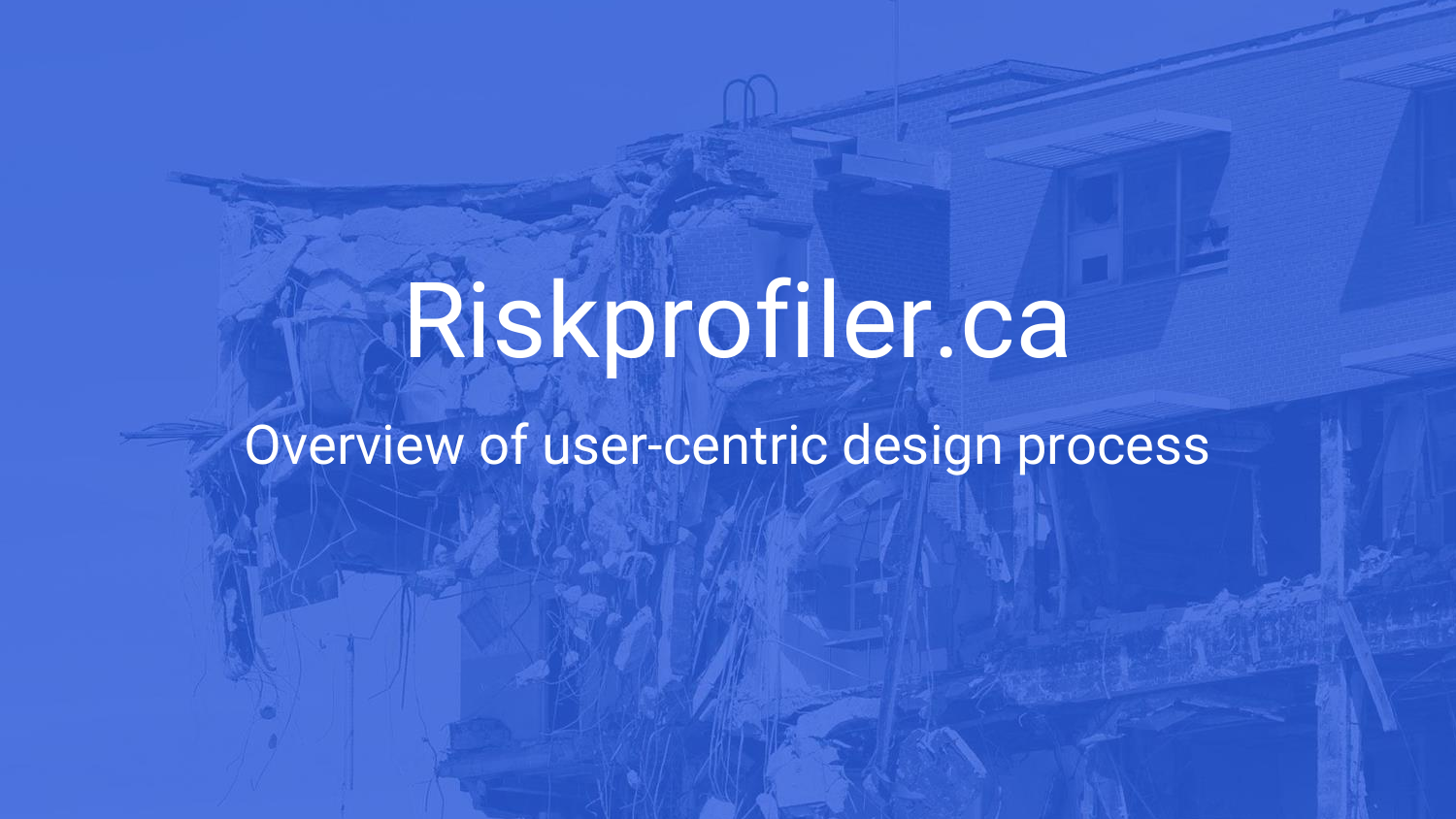#### About **Habitat**Seven

HabitatSeven is a design and technology development agency specializing in producing digital communication tools, websites, and data driven applications for social impact organizations. We work with organizations to help them achieve tangible actions and impacts through the delivery of tailored digital tools.

Based in Ottawa, Ontario

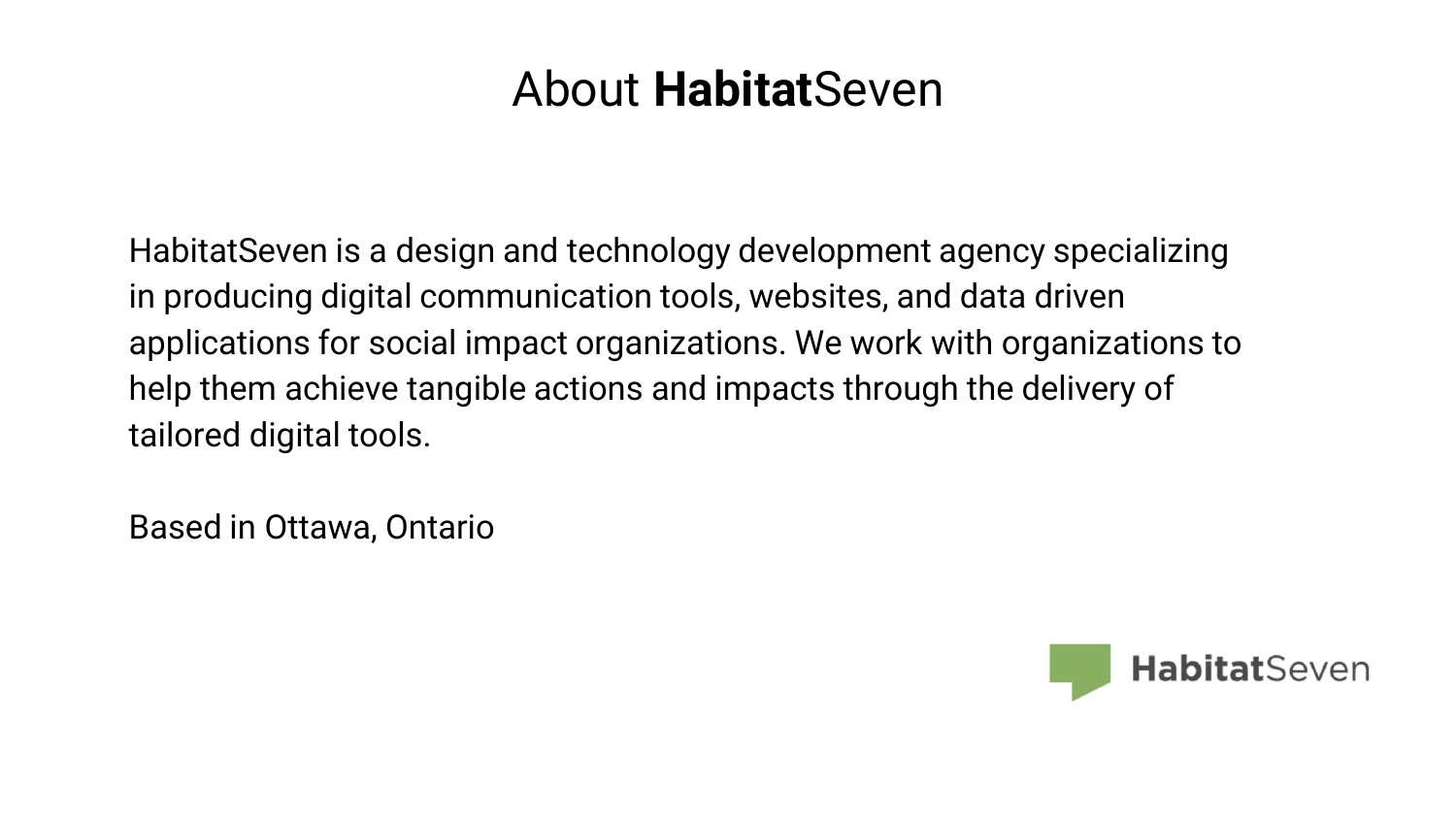## Prior Work





**RESOURCES INSTITUTE** 

Environment and Climate Change Canada Environnement et Changement climatique Canada













White House (OSTP) [nca2014.globalchange.gov](http://nca2014.globalchange.gov)

World Resources Institute [www.newclimateeconomy.report](http://www.newclimateeconomy.report)

Bloomberg Philanthropies [www.riskybusiness.org](http://www.riskybusiness.org)

United Nations (IPCC) [www.ipcc.ch](http://www.ipcc.ch)

*BBC* <http://dataportal.bbcmediaaction.org/site/>

*ECCC* [www.climatedata.ca](http://www.climatedata.ca)

*NRCan* [www.changingclimate.ca](http://www.changingclimate.ca)

*Underwriters Laboratories* www[.ulxplorlabs.org/battery-supply-chain](https://ulxplorlabs.org/battery-supply-chain/)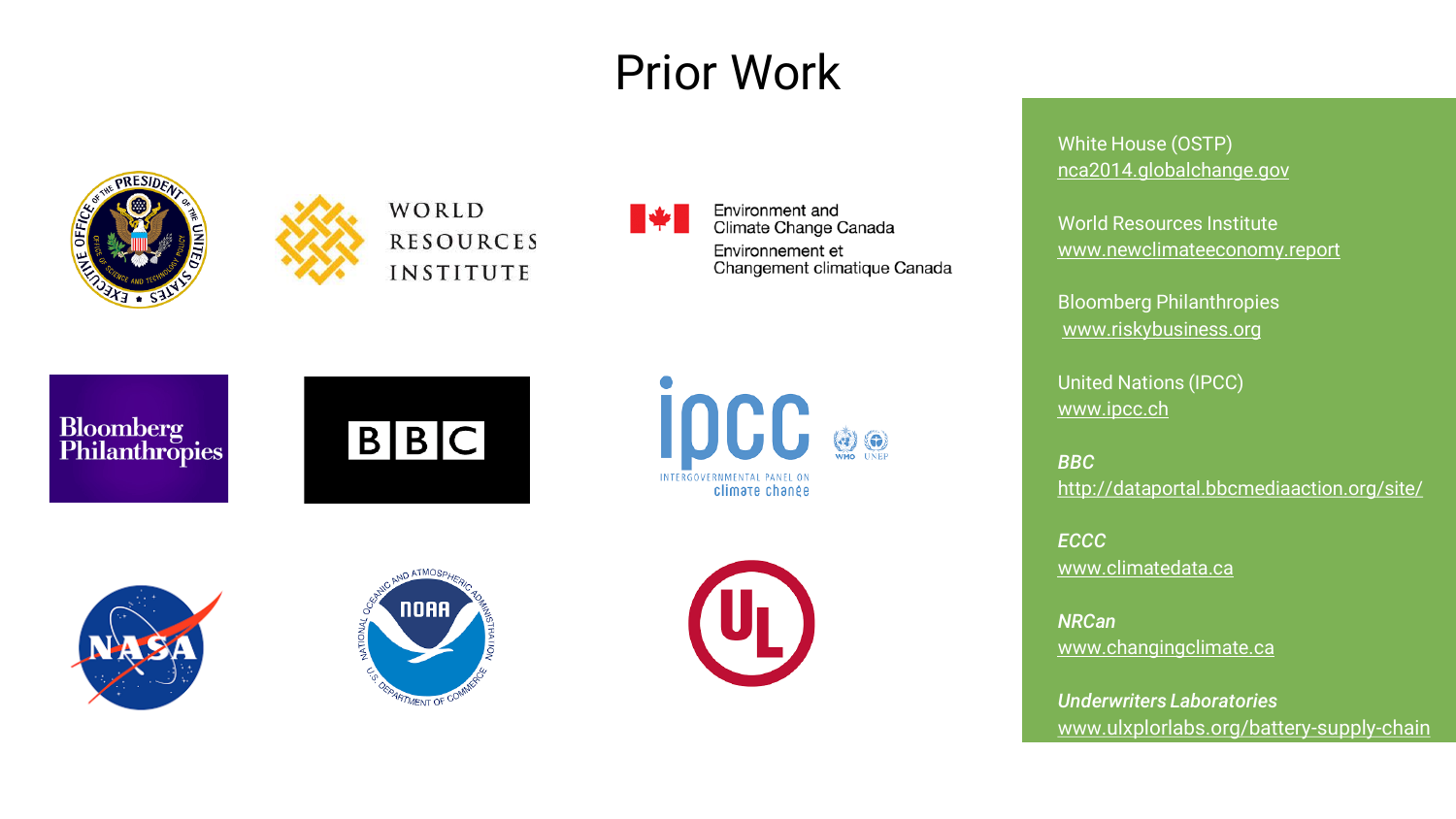#### Principles of User Centric Design

### Design is built around use cases

Understand work flows (how an application can be used in real life)

> Focus on key functions (less is more)

Steps in Production

- 1) Use Cases
- **Wireframes**
- **Design**
- **Development**
- 5) Launch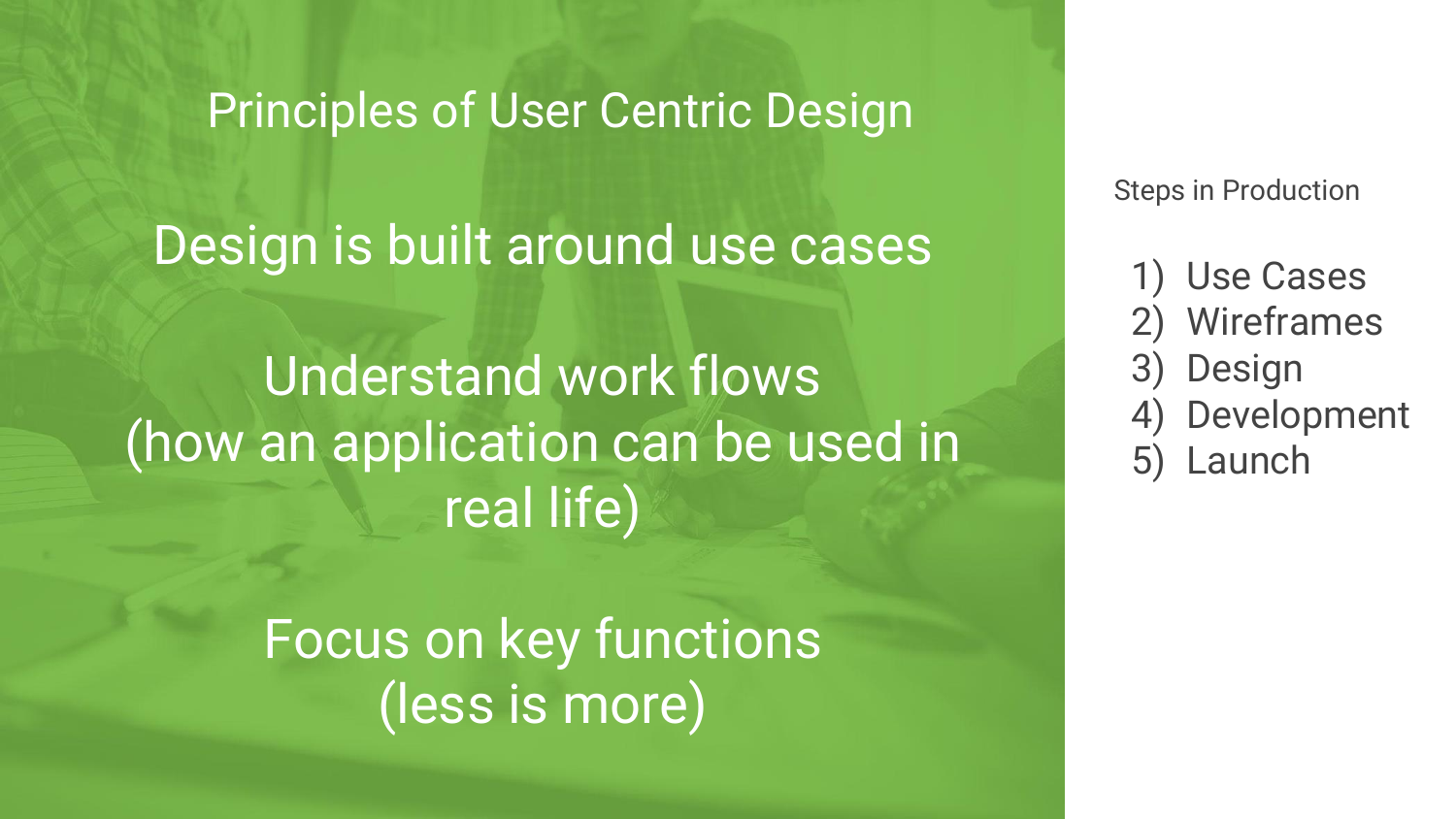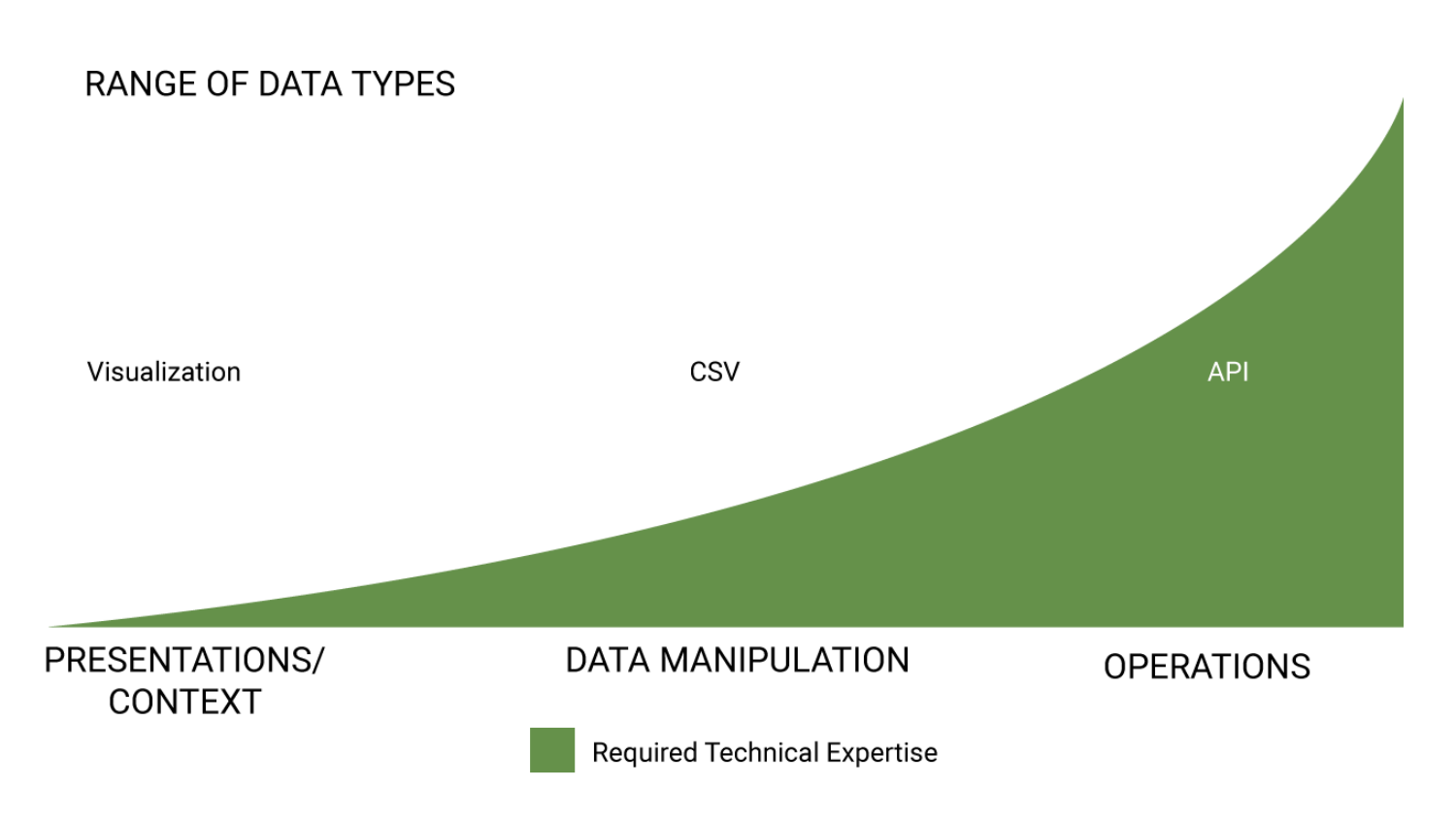#### Data Type Question:

## **What form of data do you need (i.e. visualizations, CSV files, API access)?**

**Please explain how you would use the data in a day-to-day context.**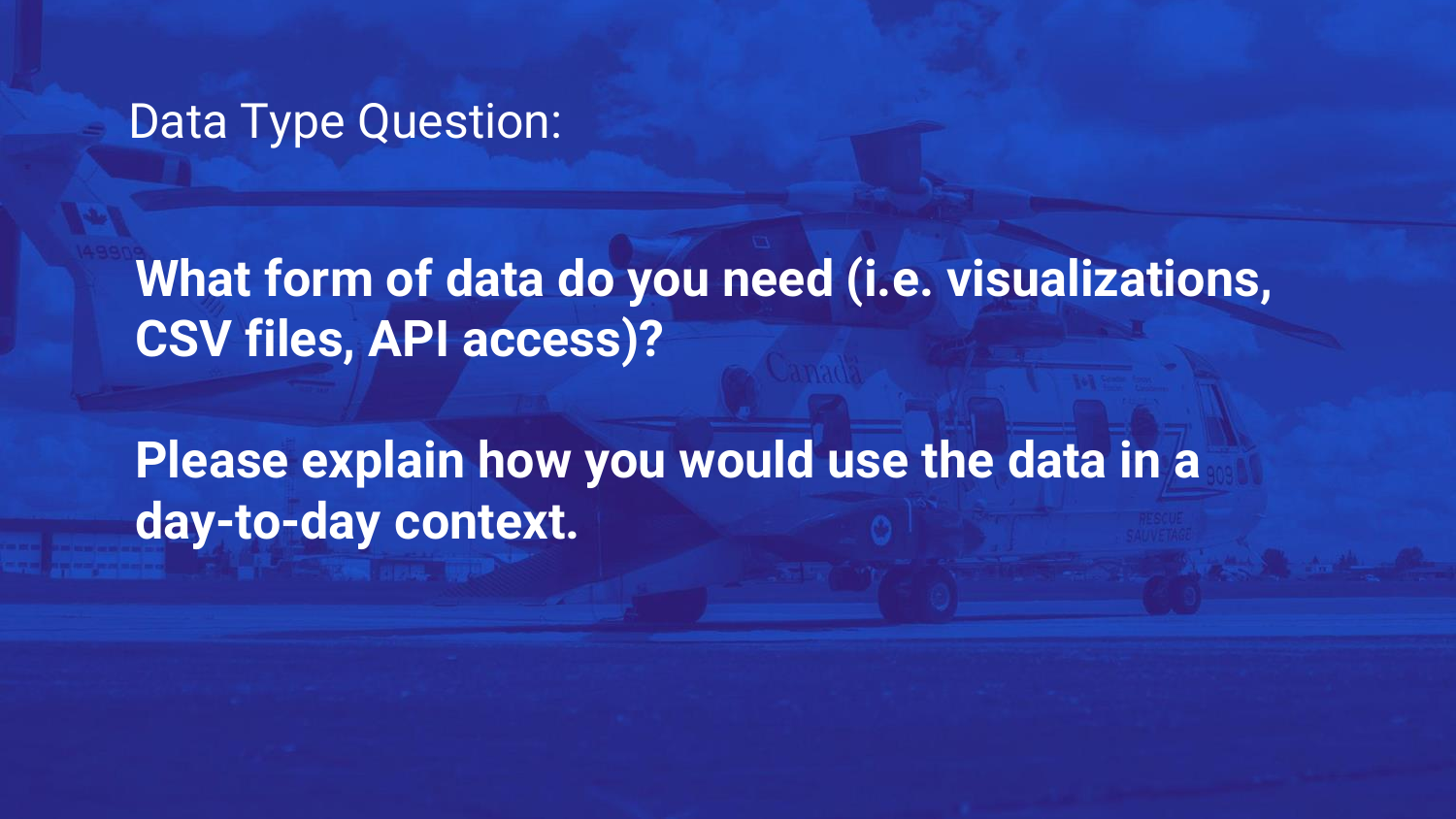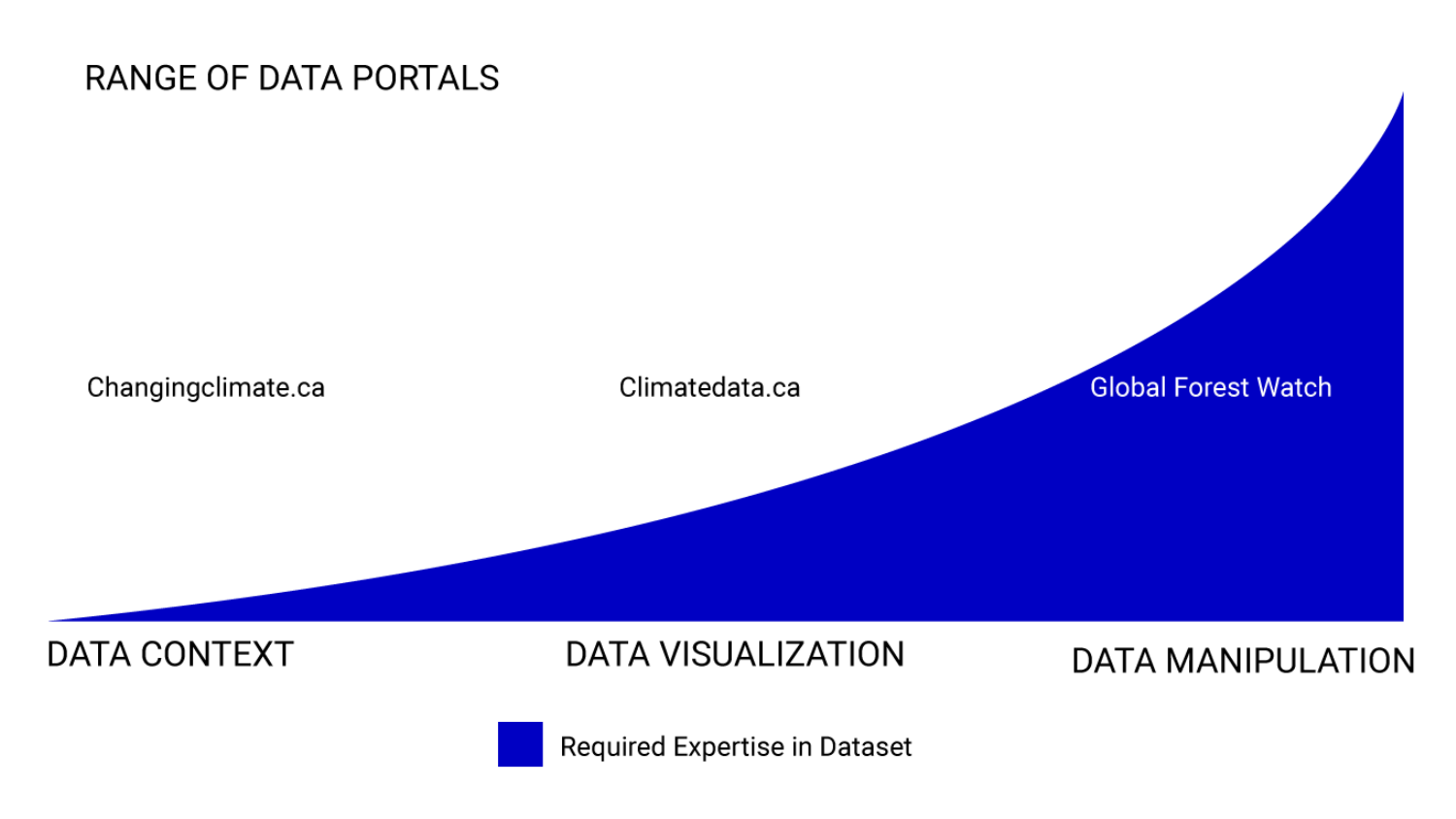#### Data Type Question:

**What level of expertise do you have in the data (i.e. do you want a number or do you want to derive your own numbers)?**

**Please explain how you would use a risk data portal in your work? If you can provide concrete examples, that would be great.**